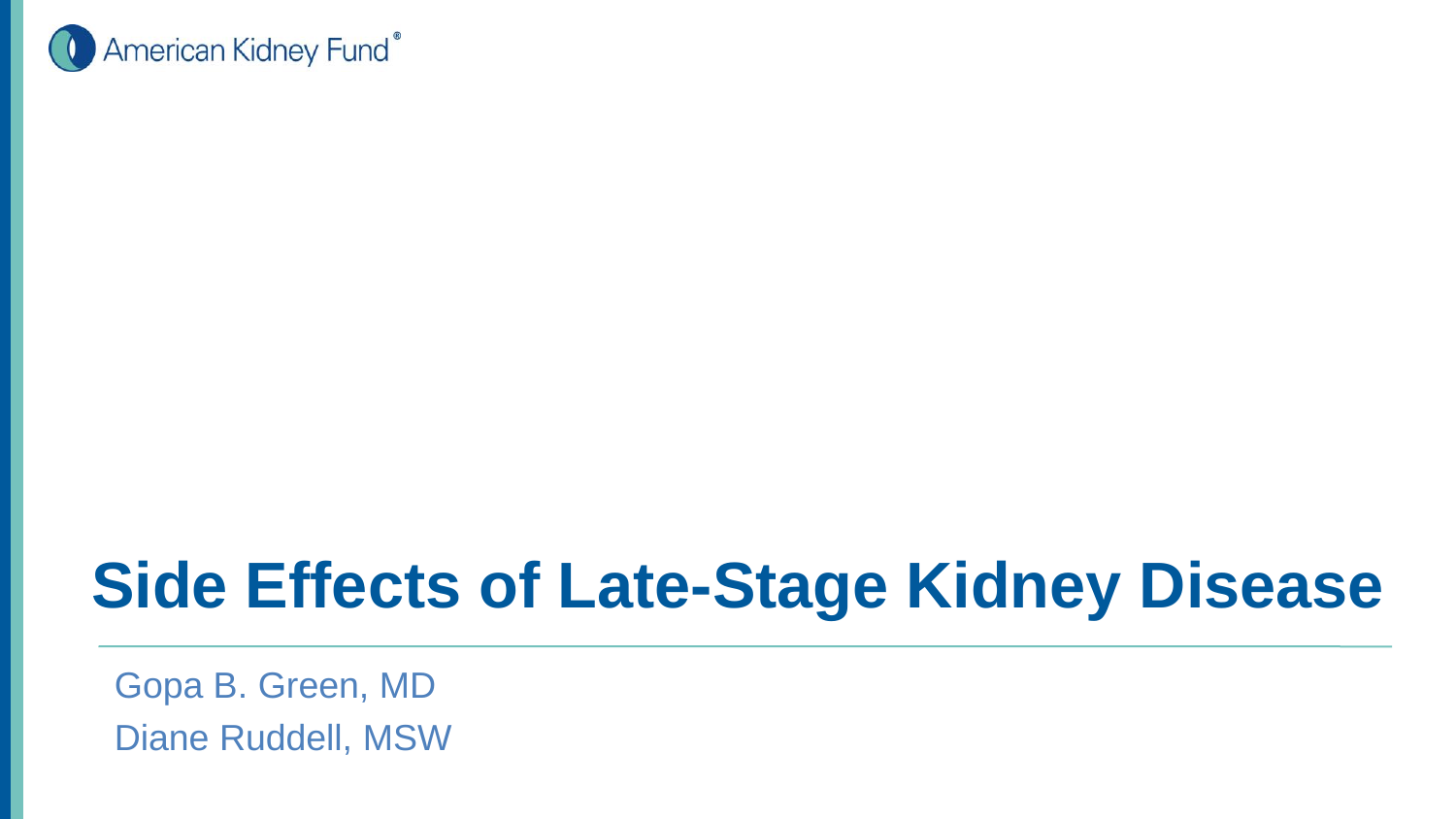American Kidney Fund®

# **Thanks to our speakers!**





Gopa B. Green, M.D.

- Medical Director of the Satellite Healthcare dialysis center in Windsor, California
- Clinical nephrologist and partner of Nephrology Associates in Santa Rosa, California
- Member of the American Society of Nephrology and the Renal Physicians Association

Diane Ruddell, MSW

- Lead Social Worker for Satellite's North and East Bay regions in California
- Medical social worker with Wellbound Santa Rosa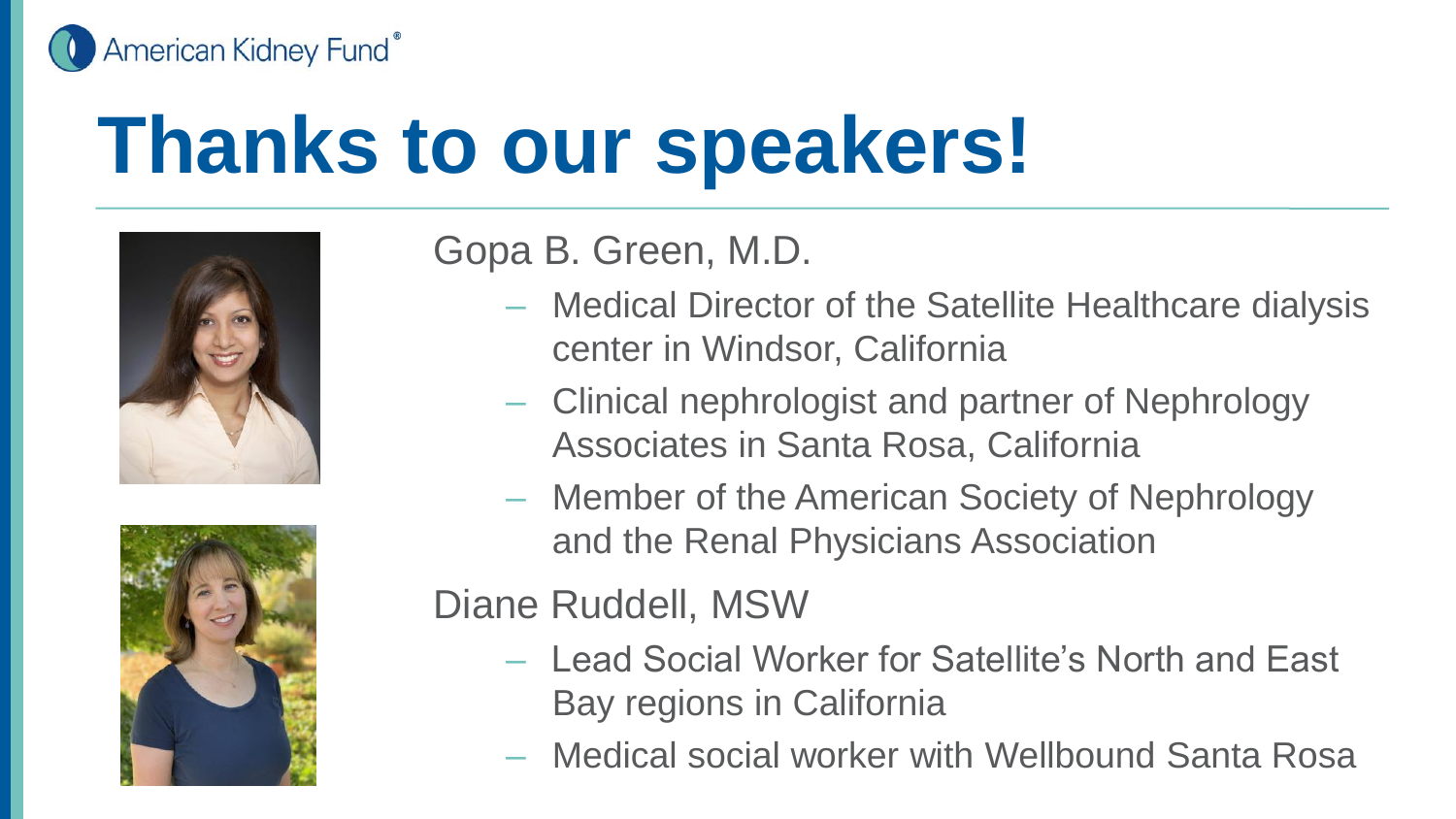

## **Common physical side effects**

- **Uremic pruritus** dry & itchy skin
- **Sleep disorders**
	- Insomnia
	- Excessive sleepiness
	- Sleep apnea
	- Restless limbs
- **Fatigue, especially after dialysis**



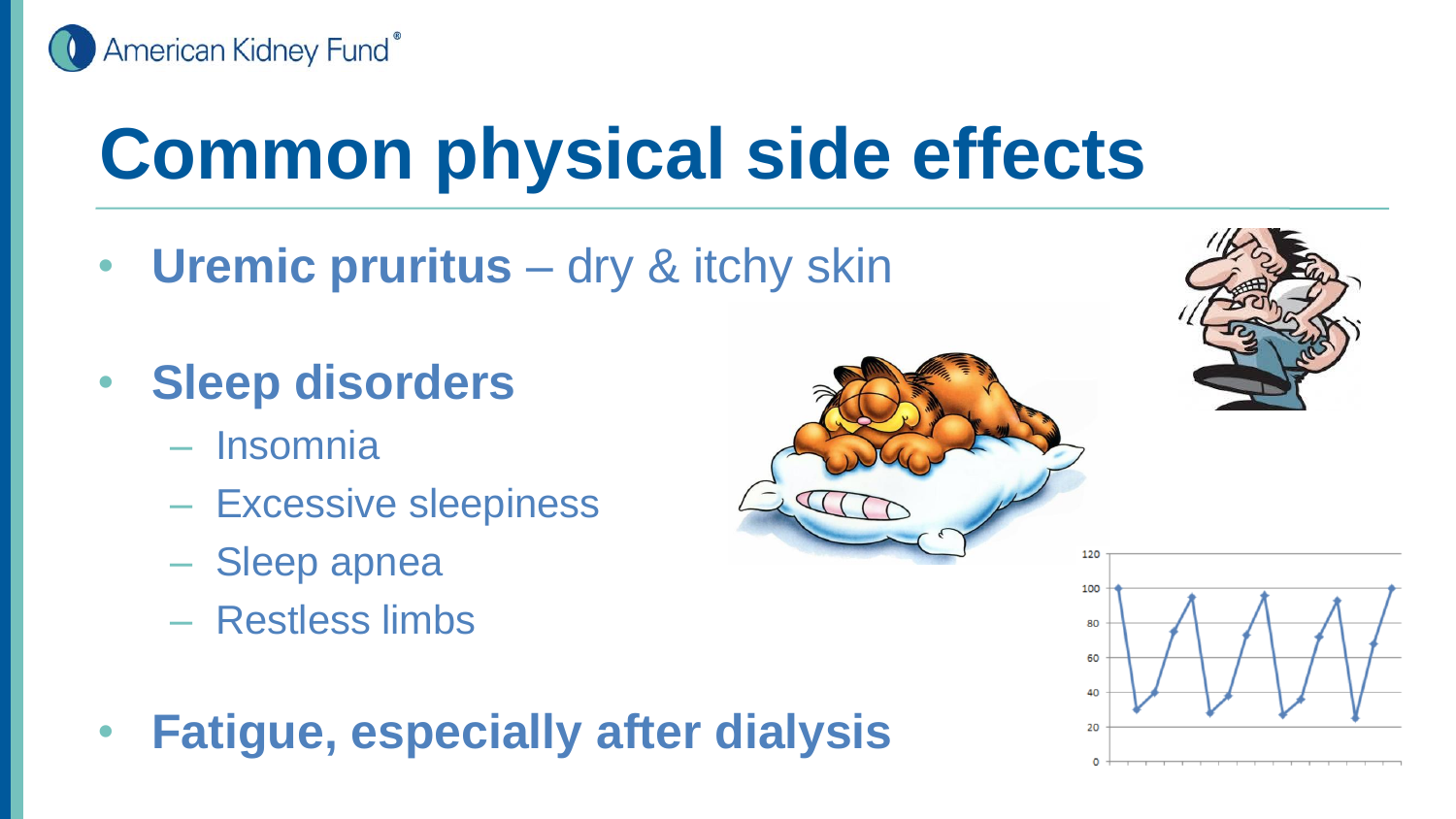

### **Uremic Pruritus Dry, itchy skin associated with kidney disease**

- Associated with lower quality of life, depression, poor sleep quality, and increased mortality (death rate)
- Under-recognized by health care providers
- Poorly understood cause
- No agreement on treatment

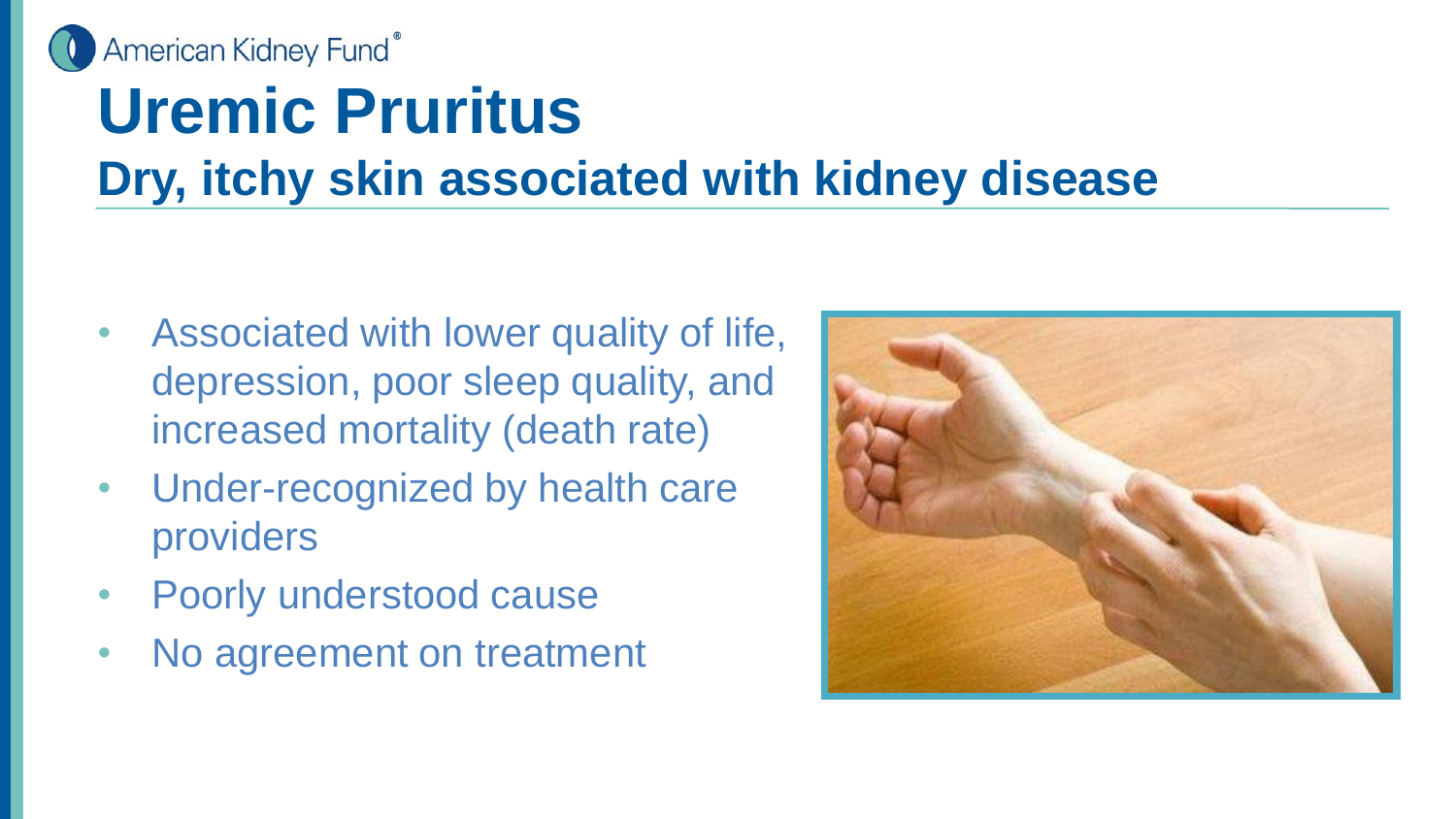

### **Factors associated with uremic pruritus**

- Dry skin
- High phosphorus
- Not enough dialysis
- Hyperparathyroidism (high parathyroid hormone or PTH)

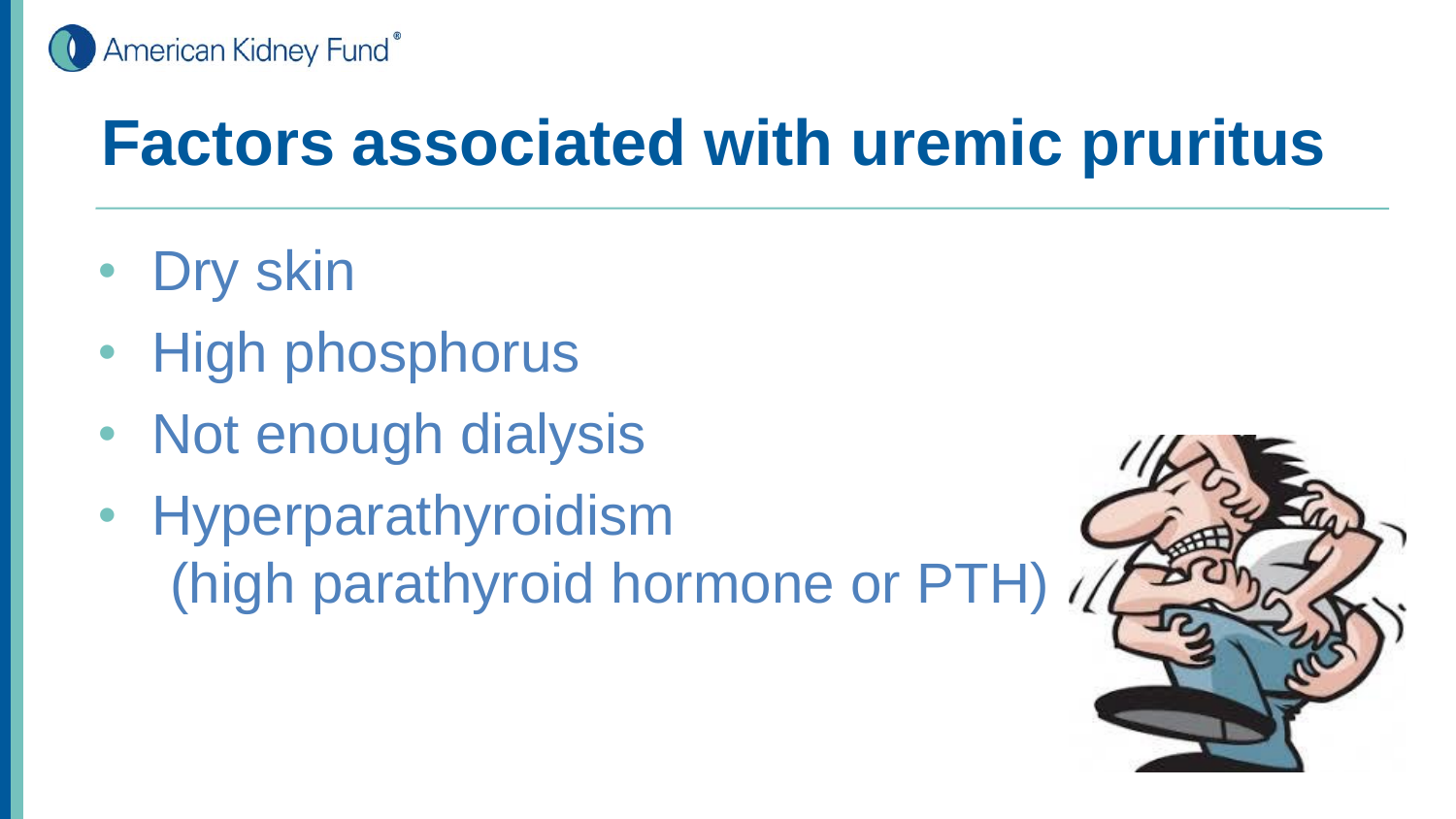

## **How common is uremic pruritus?**



18% of patients were very much or extremely bothered by itchy skin.



69% of medical directors underestimated the prevalence of pruritus in their facility.





Among patients nearly always or always bothered by itching, 18% used no treatment for pruritus.

#### **CONCLUSION**

Many patients' lives could be improved by increased awareness and treatment of CKD-associated pruritus.

Rayner et al. *Clin J Am Soc Nephrol* 12: 2000–2007, 2017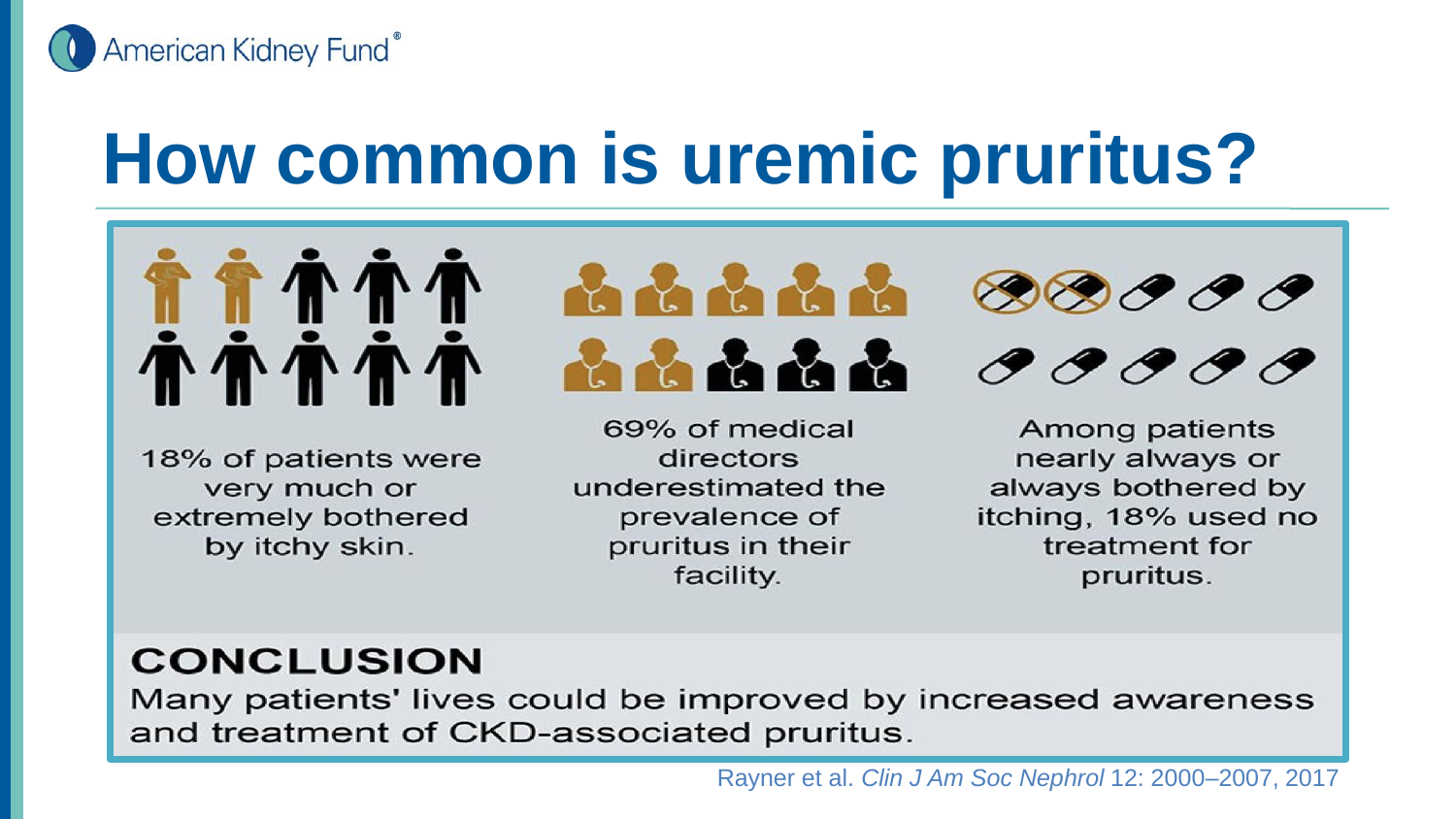American Kidney Fund®

# **Dry Skin: Practical Tips**





- **Every day use of skin moisturizers**  particularly after bathing
	- **Use of mild cleansers** 
		- Traditional soaps can irritate dry skin
		- Synthetic detergent cleansers (*e.g.,*  Dove, Olay®, Cetaphil®) are preferred
- **Avoid washing skin too much or too roughly**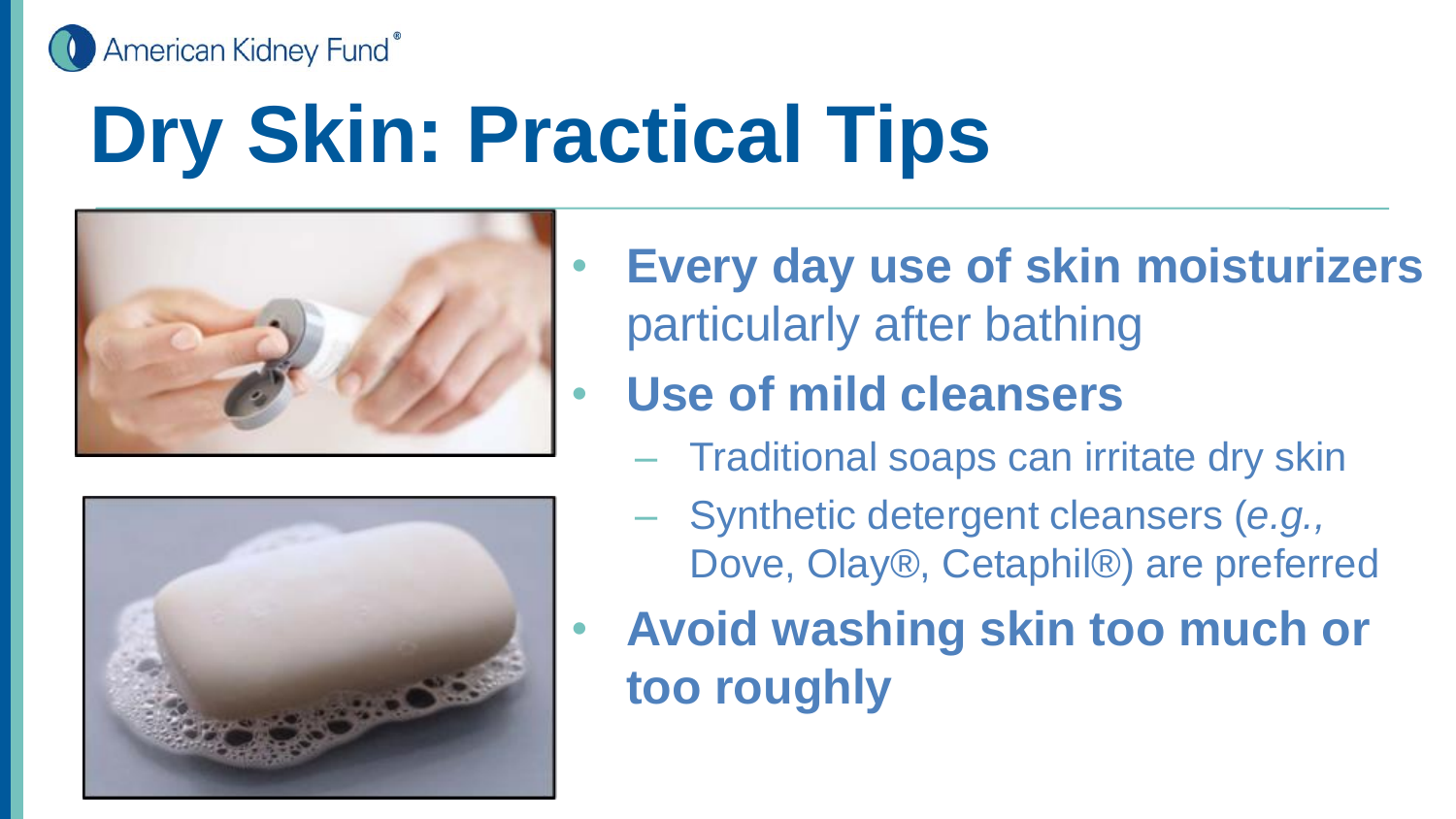

## **Treatment of Pruritus**

- 60% of doctors ranked **phosphorus control** as the most important treatment
	- Phosphorus is not effectively removed by dialysis, so it needs to be restricted in the diet – talk to your dietician
	- Phosphorus binders can help eliminate phosphorus take them with meals
- 15% of doctors ranked **increasing dialysis dose** as the most important treatment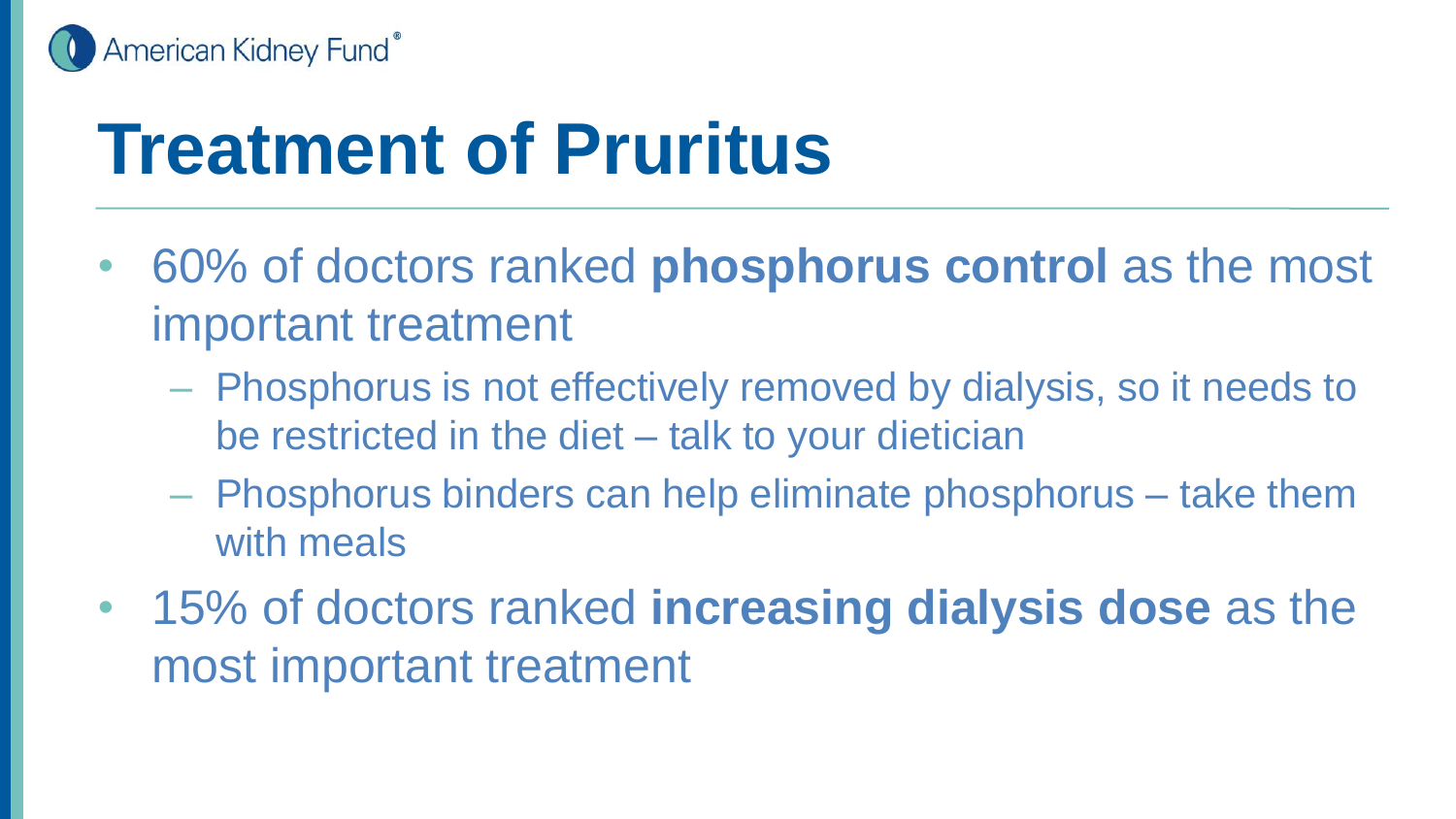

# **Medication Treatment**





**Anti-histamines** (topical, oral, prescription, over-the-counter) account for > 90% of first-line therapy

Other therapies: **gabapentin**, pregabalin, phototherapy, hemodialysis modifications, and many other systemic and topical treatments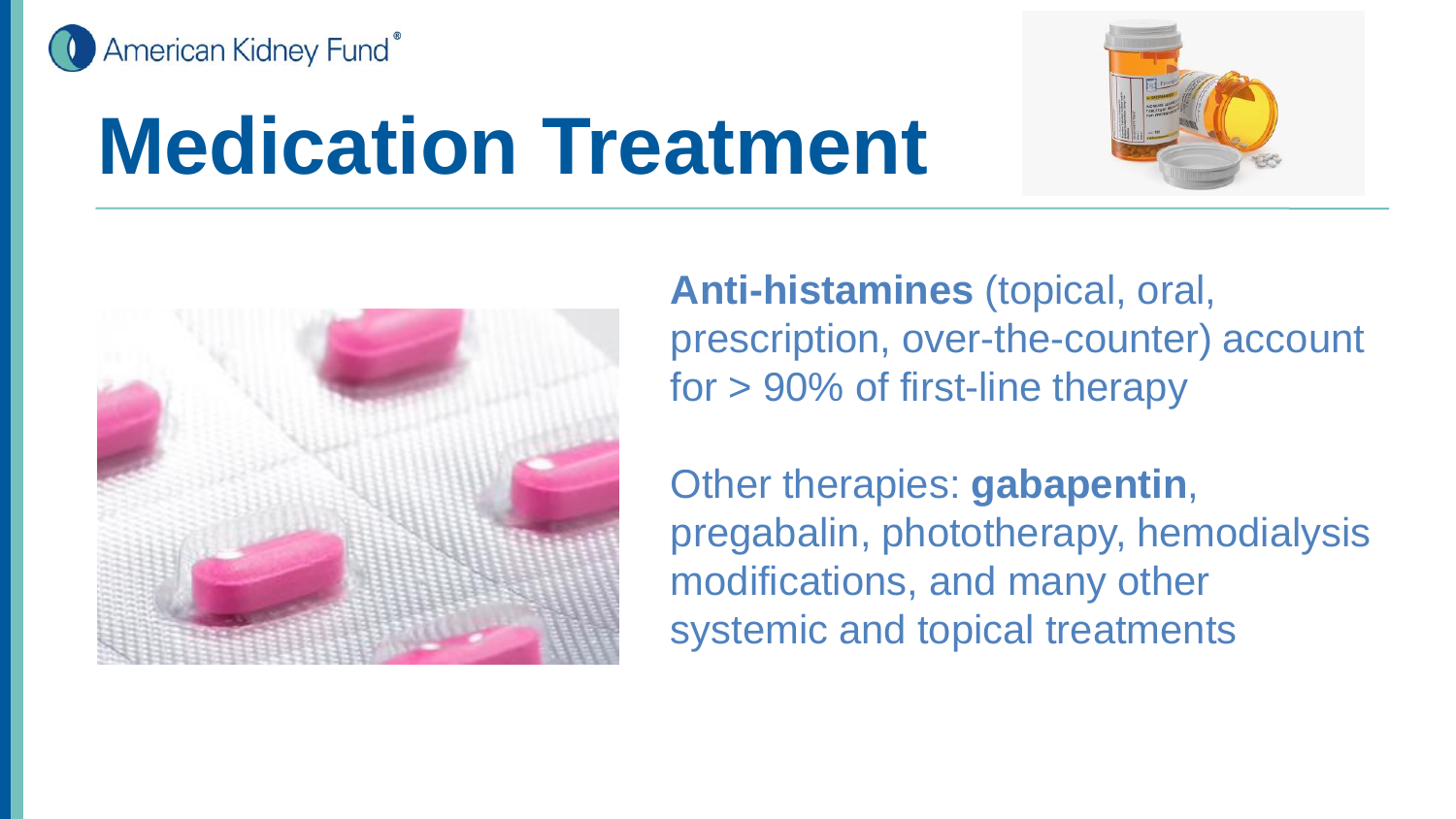

# **Sleep Disorders**

Up to 44% of renal patients report problems with sleep

Under-recognized by renal healthcare providers

- **Insomnia**
- **Excessive sleepiness**
- **Sleep apnea**



• **Restless legs syndrome (RLS) and Periodic limb movement disorder (PLM)**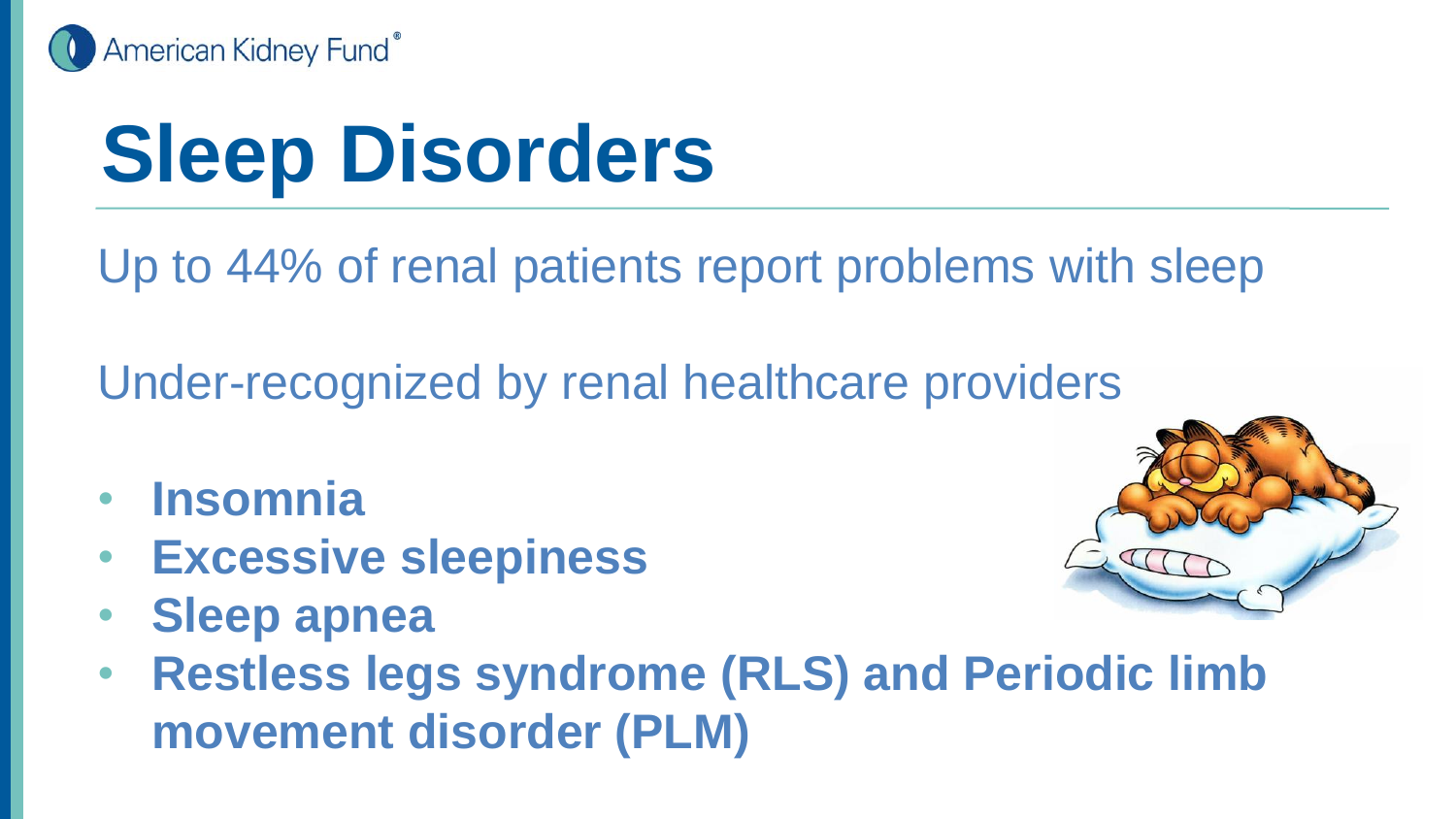

### **Insomnia**

- Reported in 19%-71% of ESRD patients on hemodialysis (HD) or peritoneal dialysis (PD)
- Significant source of **stress** for patients and associated with increased inflammation and mortality (death rate)
- **Contributors to insomnia:**
	- **Sleep disorders:** RLS/PLM, Sleep apnea
	- **Metabolic factors:** uremia, anemia, hypercalcemia, bone pain, pruritus
	- **Poor sleep habits:** napping during daytime dialysis, medications

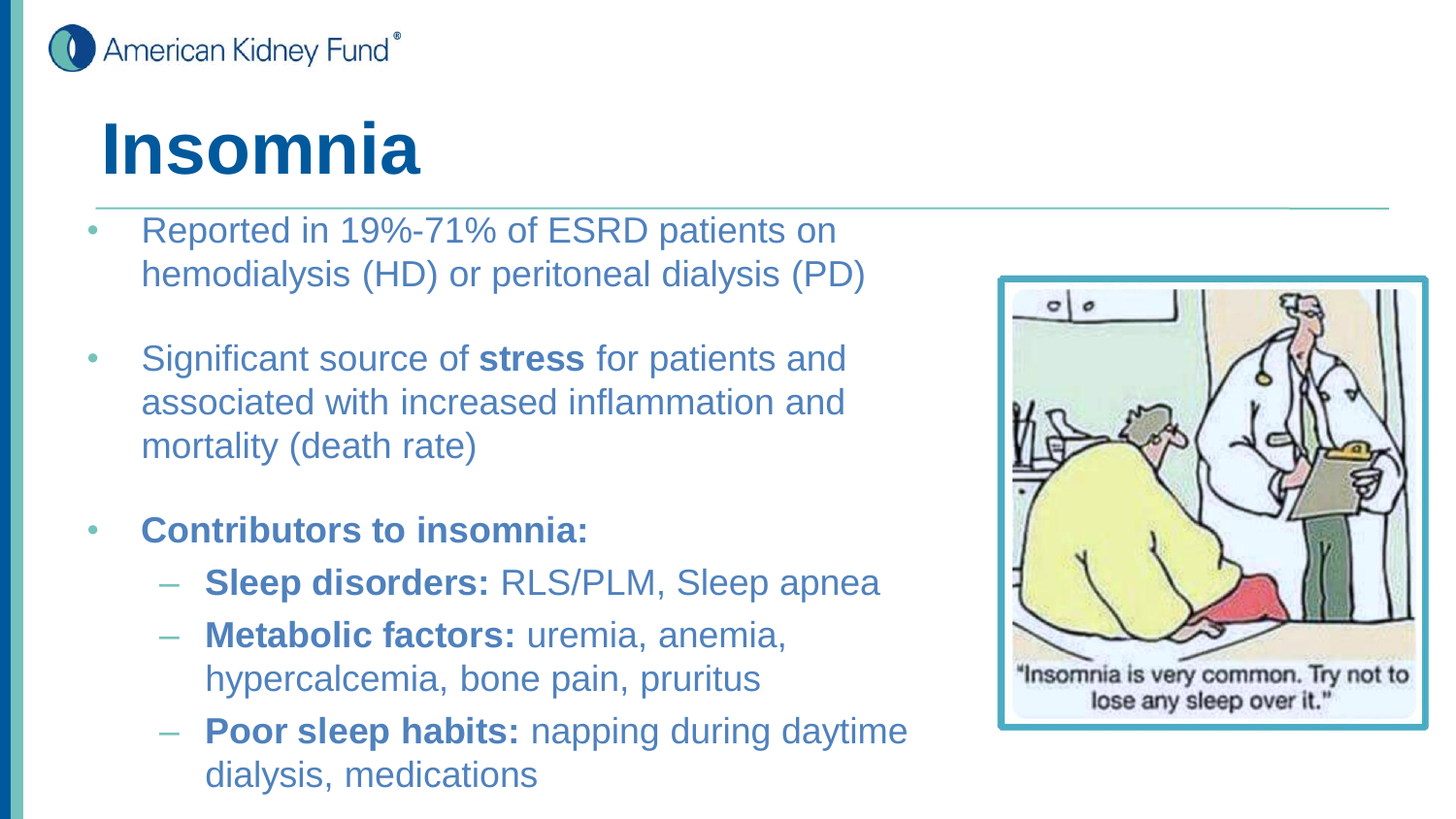

## **Treatment of Insomnia in ESRD**

• **Sleep habits** – limit daytime napping, consistent sleep-wake times, exposure to sunlight & darkness, limiting screen-time before bed



- **Medications**: melatonin, sleeping aids (may be habitforming)
	- Trouble sleeping and restless legs were among the most common symptoms in uremic patients and improved notably after starting PD. Novak M et al. *Adv Perit Dial*. 24:46, 2008.
	- Patients reported less insomnia after kidney transplant compared with waitlisted patients on dialysis.

Novak M et al. *Am J Kidney Dis.* 47(4):655, 2006.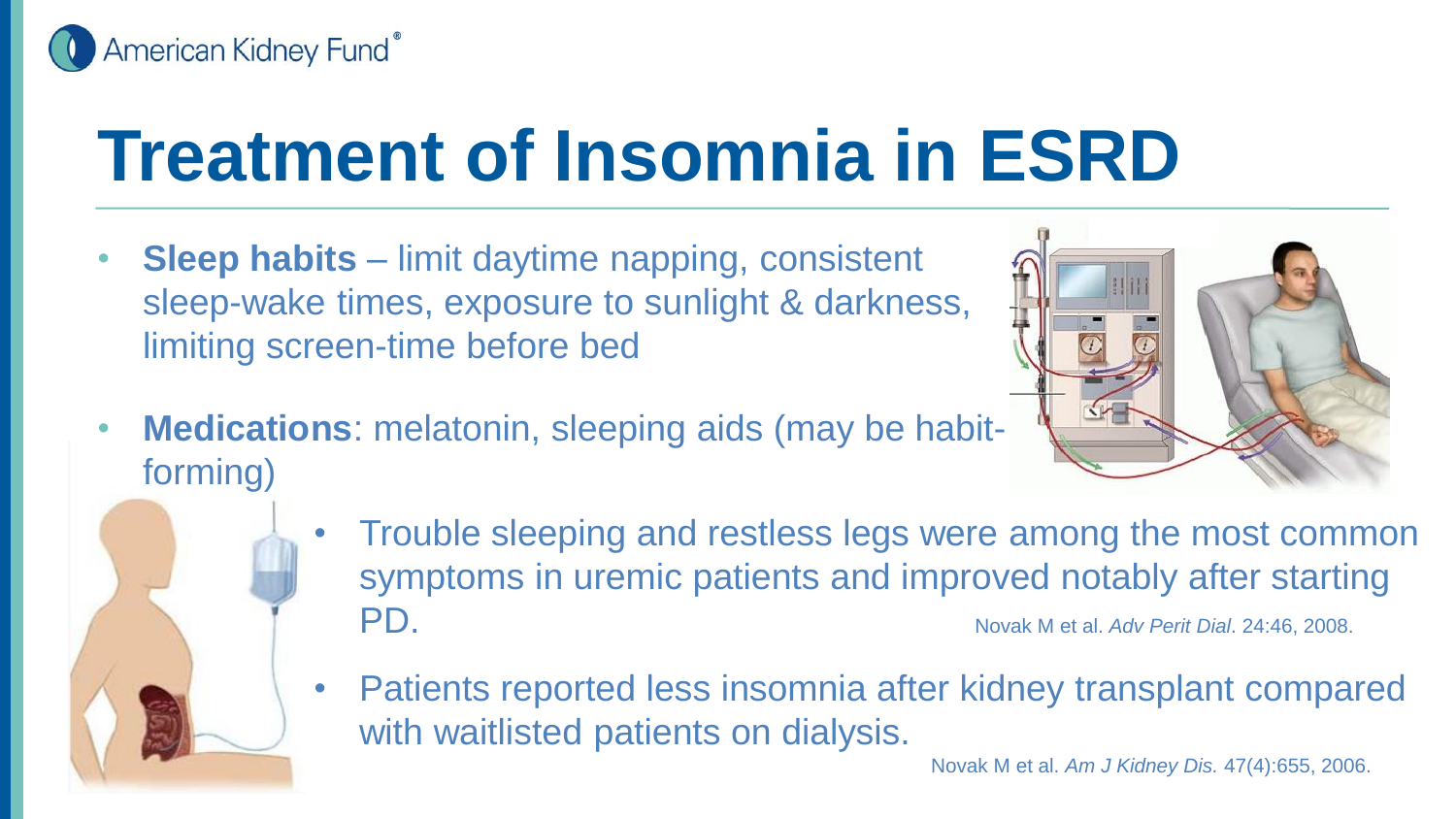

## **Excessive Sleepiness**

- Reported by more than HALF of all HD and PD patients
- **Factors:** Restless legs/PLM, sleep apnea, undertreated kidney disease or uremia (associated with higher pre-dialysis BUN)
- In one study, daytime sleepiness was reduced by switching to nocturnal HD

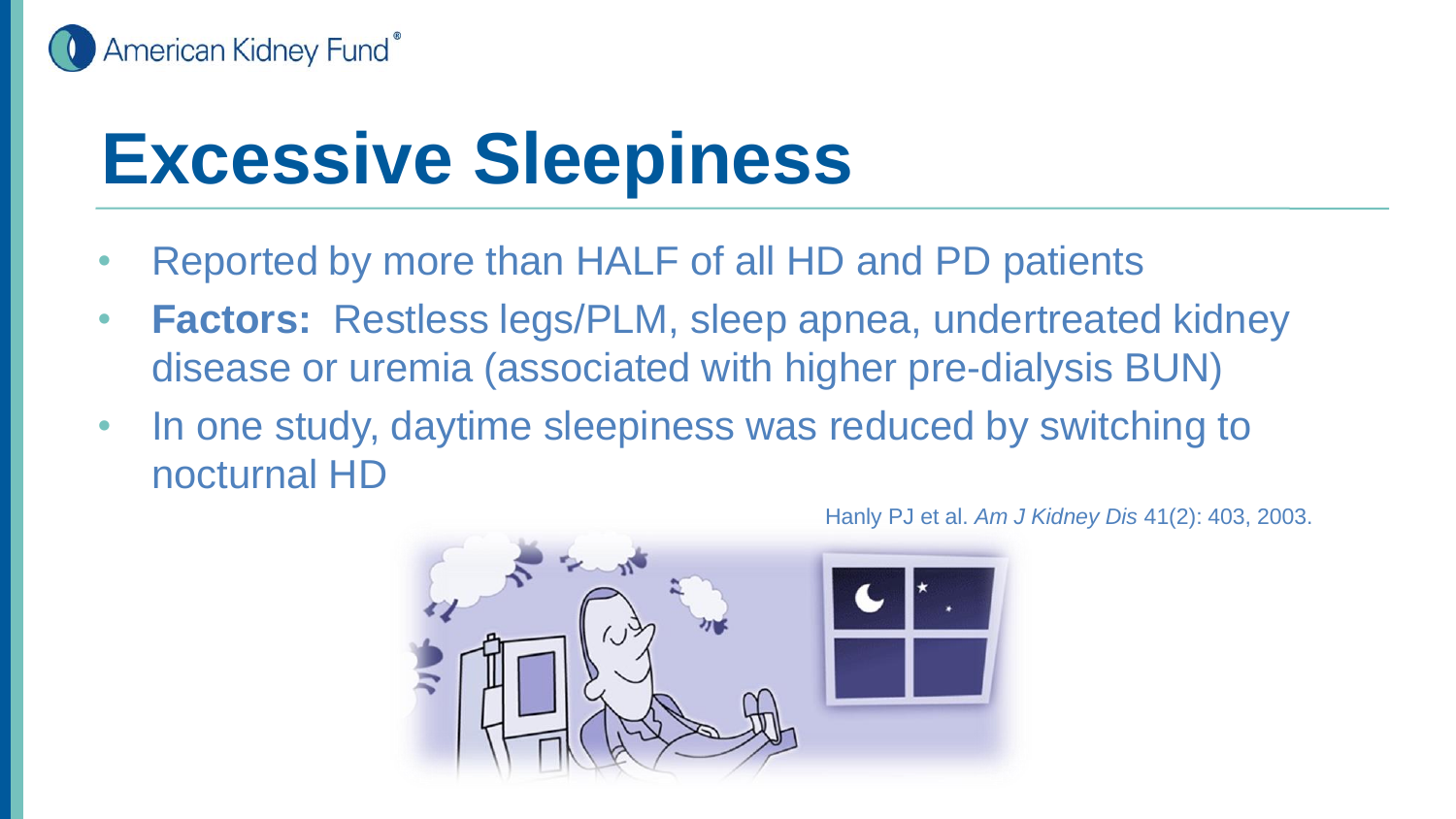

# **Sleep Apnea**

- Both **obstructive** (periodic closure of airway) and **central** (periodic loss of drive to breathe) sleep apnea occur in ESRD patients.
- Sleep apnea increases frequency of high blood pressure, coronary artery disease, cerebrovascular disease and inflammatory markers; also may increase risk of mortality in patients with kidney failure
- **Nocturnal HD** may reduce sleep apnea, but may increase sleep fragmentation (waking up during the night)
- **Fluid removal with PD** improves sleep apnea symptoms



Obstructive sleep apnea treated with CPAP mask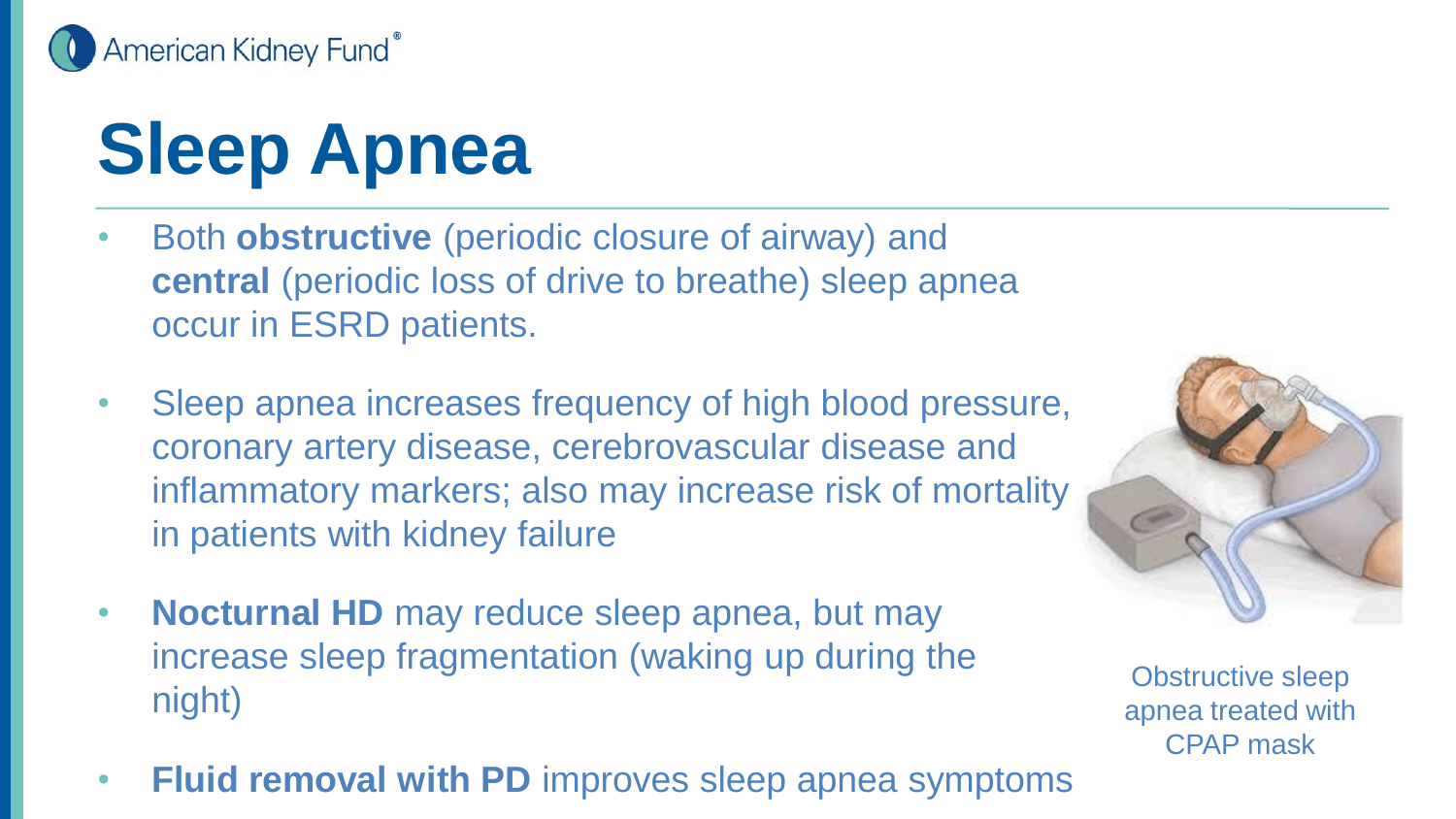

### **Restless Legs Syndrome (RLS) Periodic Limb Movement Disorder (PLM)**

### **RLS**



Unpleasant sensation in legs with an urge to move them, worse during inactivity, relieved by movement

Prevalence of RLS in HD patients: 14- 57%, compared to 5-15% in general population

Jerking movement of legs during sleep that can not be controlled (can occur in absence of RLS)

Prevalence in ESRD: >50%, reduced to 5% after kidney transplant (similar to general population)

- Both are related to poor sleep quality, impaired health-related quality of life and depression.
- May improve with kidney transplant, more frequent (short, daily) dialysis, moderate exercise, and fixing iron deficiency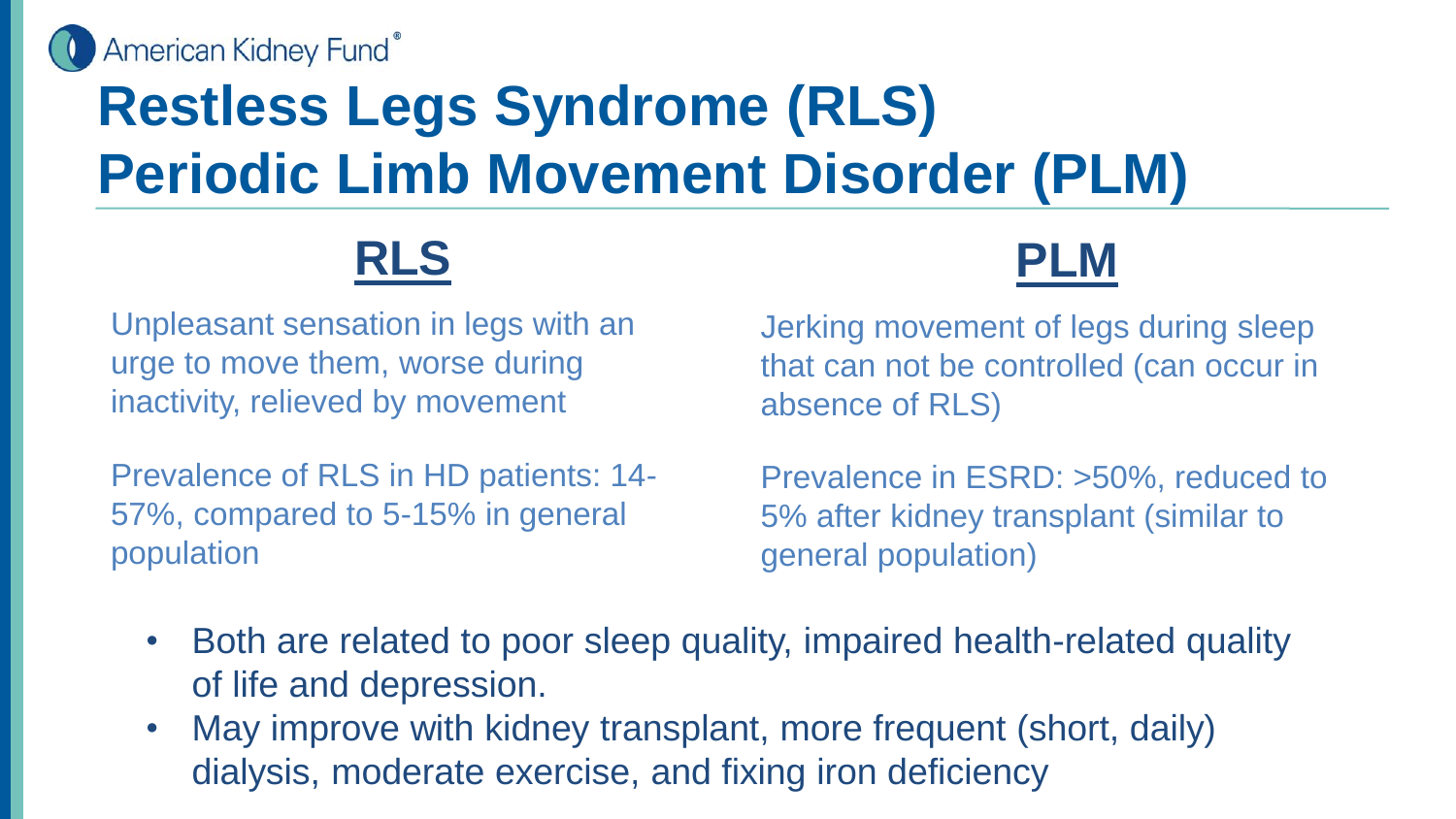

### **FREEDOM Trial:**

#### **Significant decrease in RLS symptoms with short daily HD**





Percentage suffering moderate to severe RLS

Jaber et al. *CJASN* 6:1049, 2011.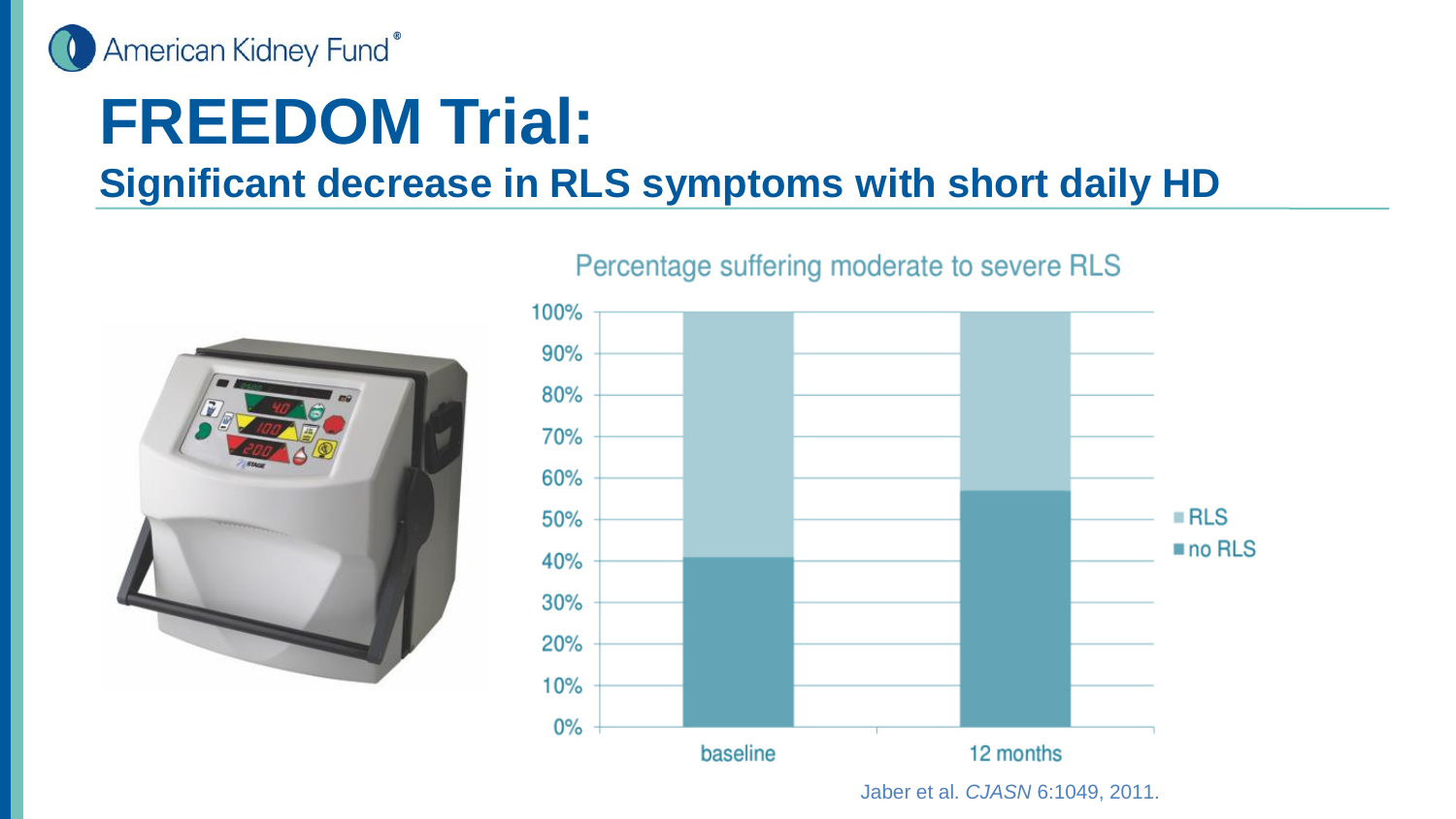

# **Fatigue or "Why am I so tired?"**

#### Fatigue goes by many names:

- Feeling tired or feeling sleepy
- Low energy
- Dialysis "kicks my butt"
- Can be confused with or made worse by:
	- Depression
	- Under-dialysis or untreated chronic kidney disease
	- Poor strength/conditioning, physical inactivity
	- Poor sleep
	- Poor diet

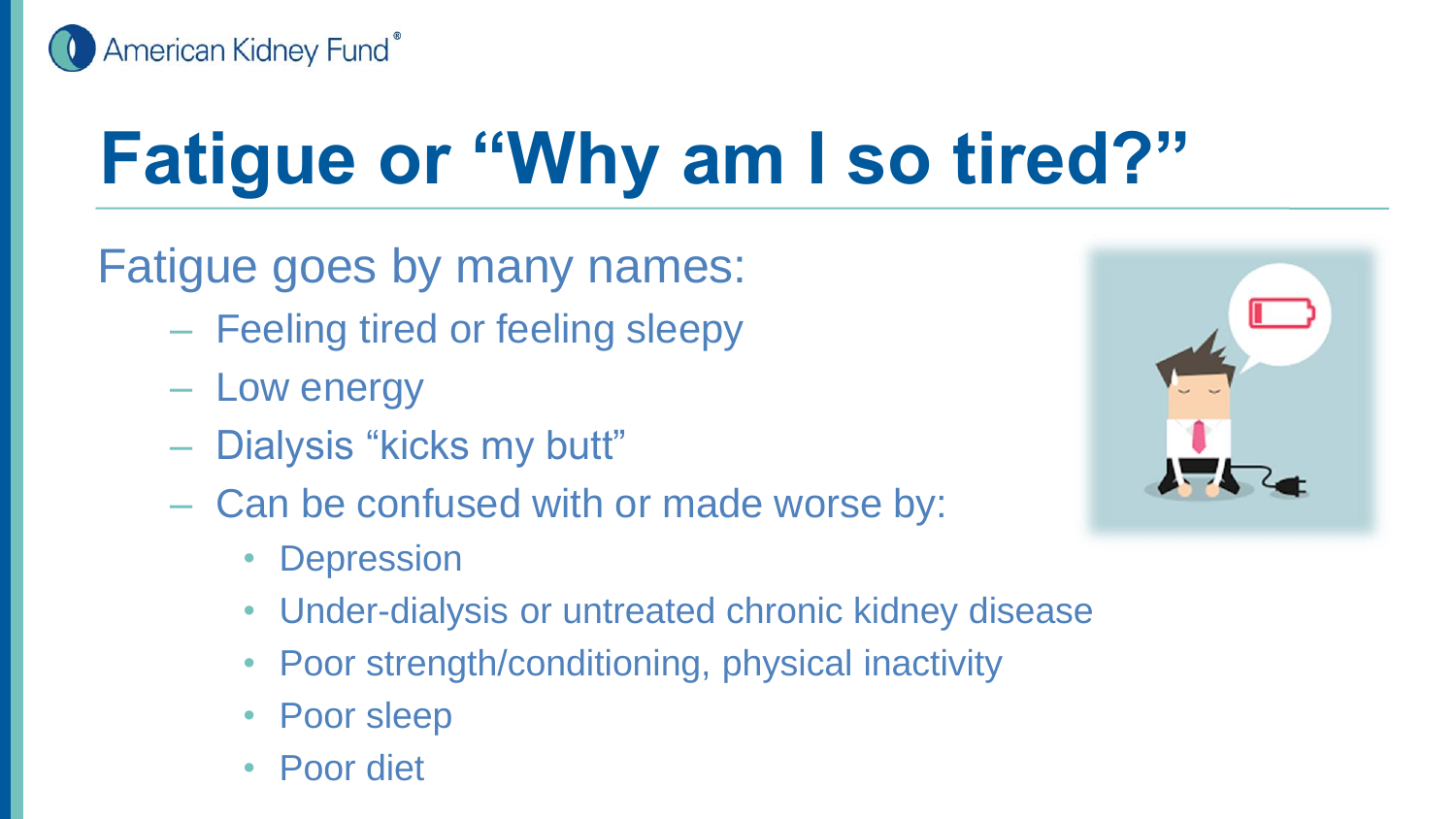

### **Fatigue – Dialysis Recovery Times**



Rayner HC., et al, *Am J Kidney Dis*. 2014 July ; 64(1): 86–94.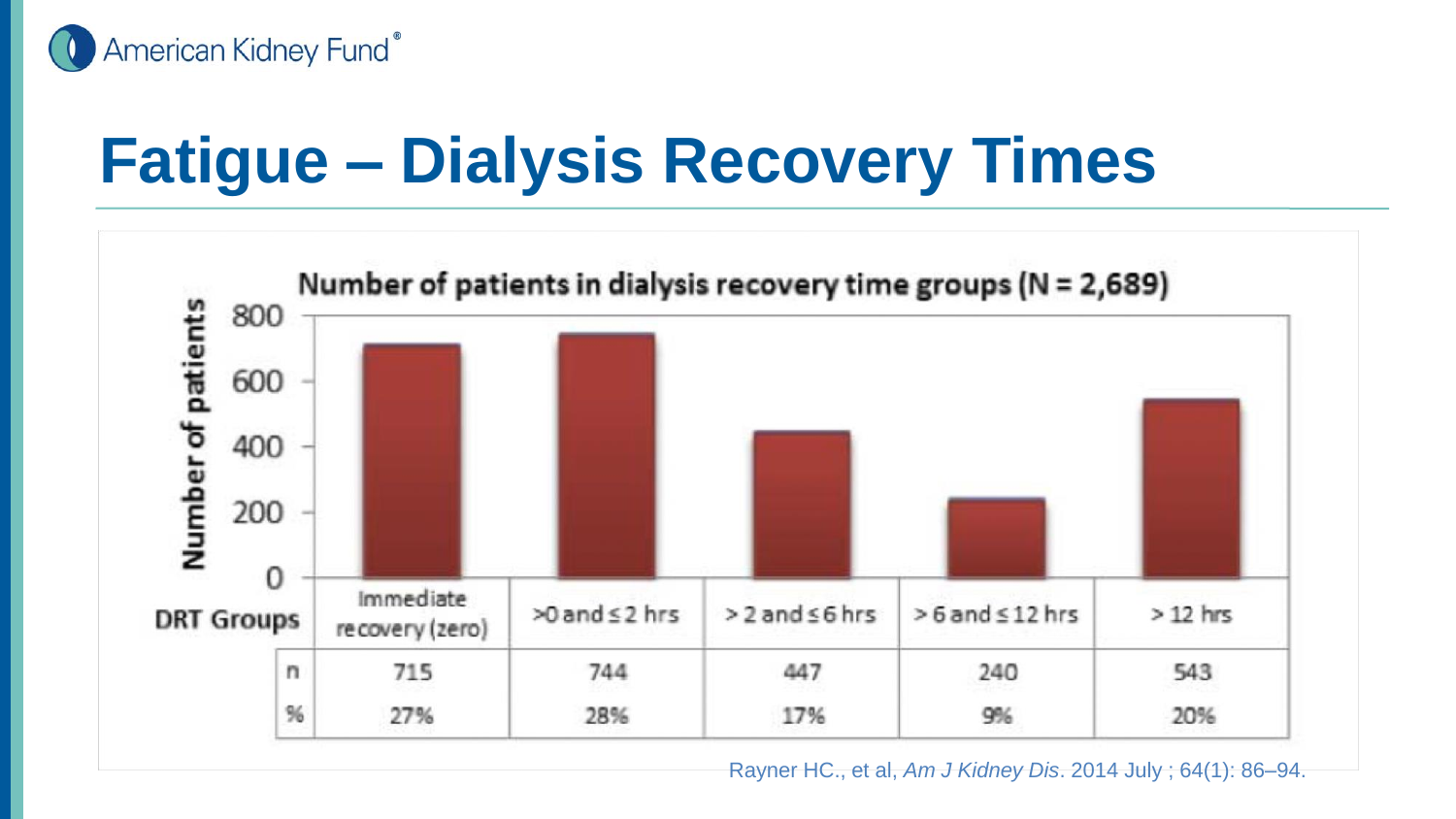

## **The Intermittent Dialysis See-Saw**

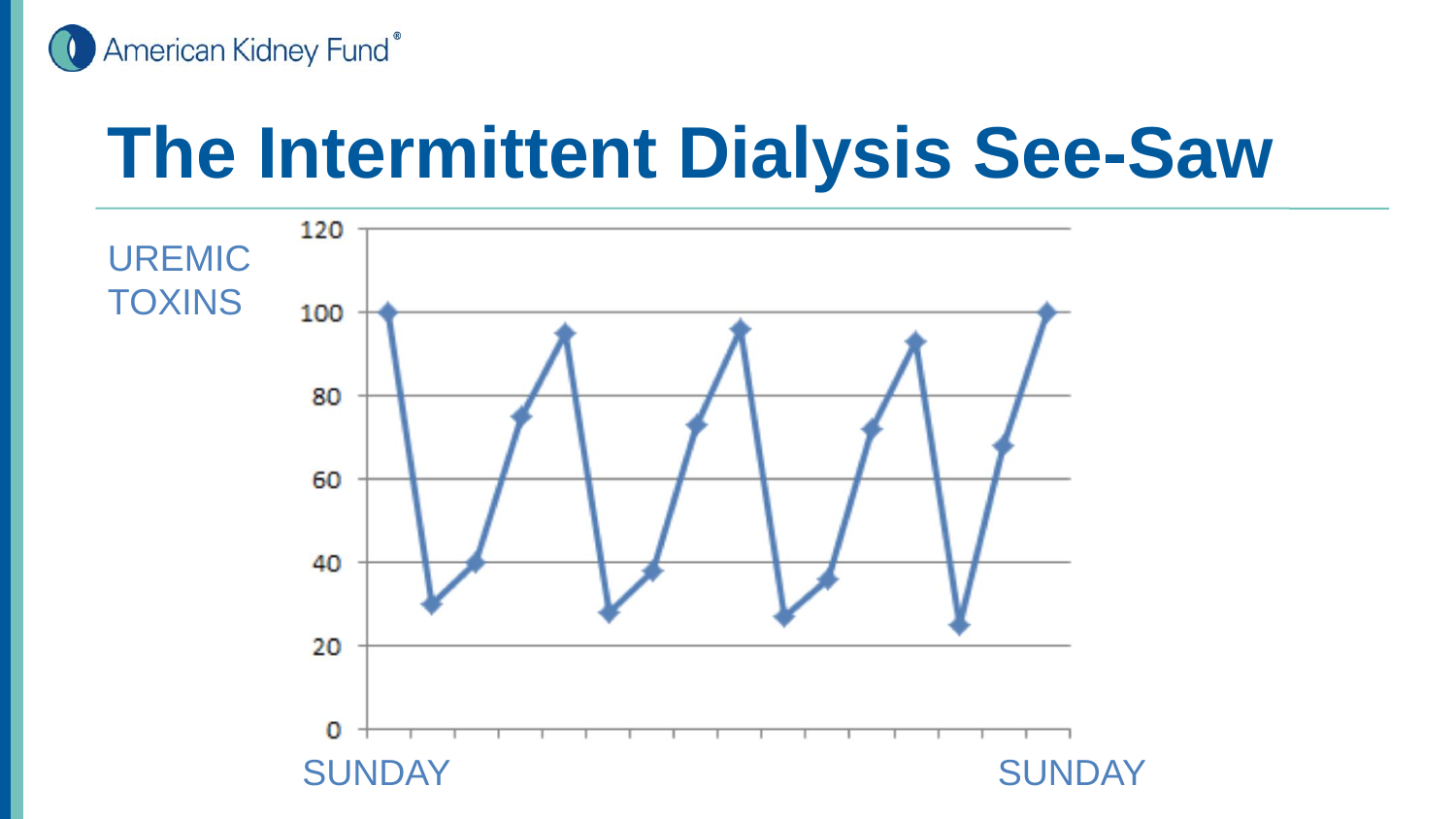

# **How to Beat Fatigue**

- **Consider a change in dialysis schedule or type of dialysis**
- **Discuss anemia management or symptoms of depression with your doctor**
- Eat small, healthy portions of food more often
- Get moving walking, water exercise, stationary bike
- Get stronger resistance training using body weight, bands, or small weights
- Get good sleep
- Reduce caffeine, alcohol
- Reduce stress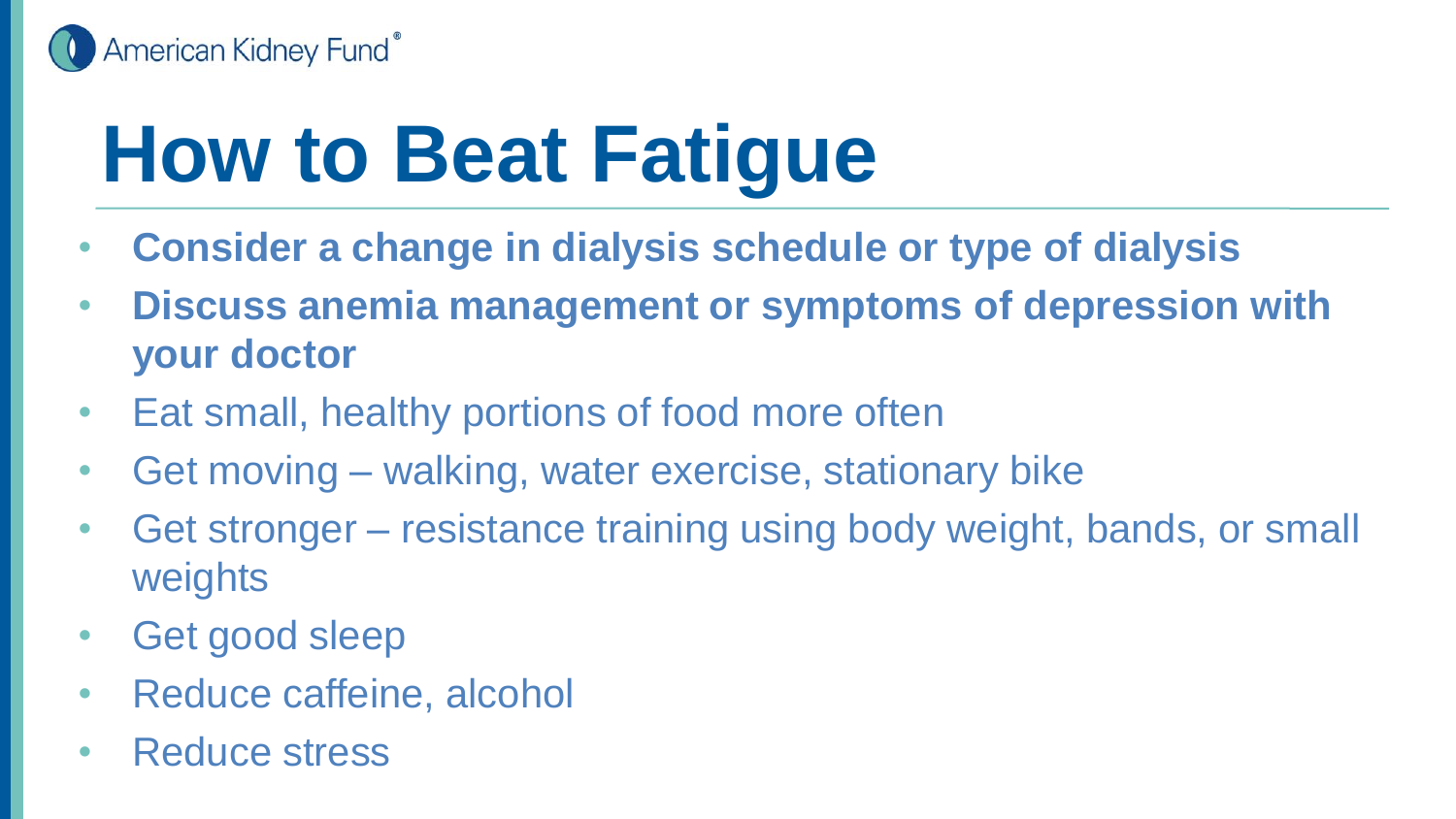

## **Finding Support and Resources**

Diane Ruddell, LCSW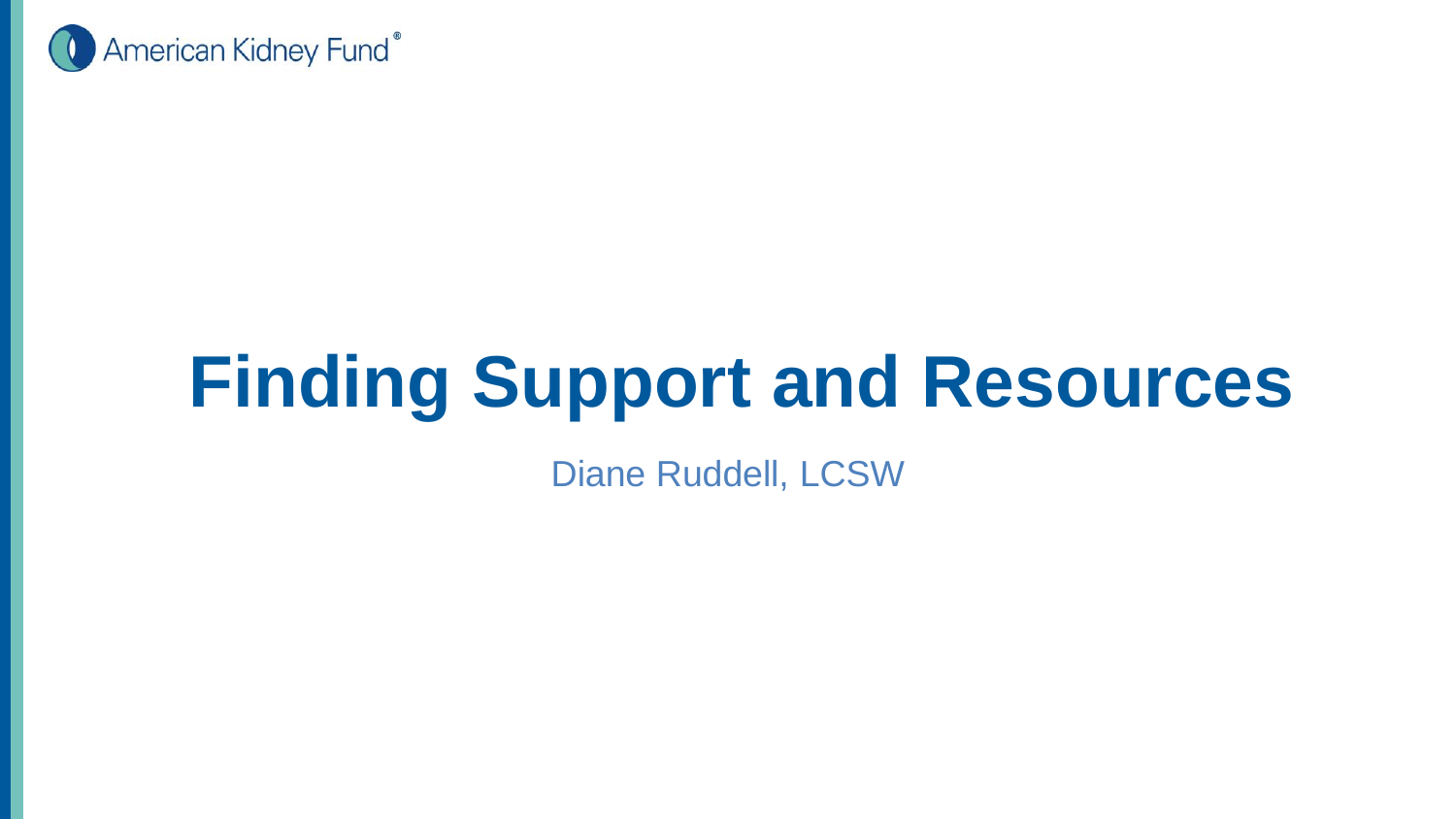

### **Who is on your team? (It's larger than you think)**

- Nephrologist, nurse, dietician, social worker
- Family (biological and other)
- Fellow patients (peer support), faith community
- Mental health professionals, support group

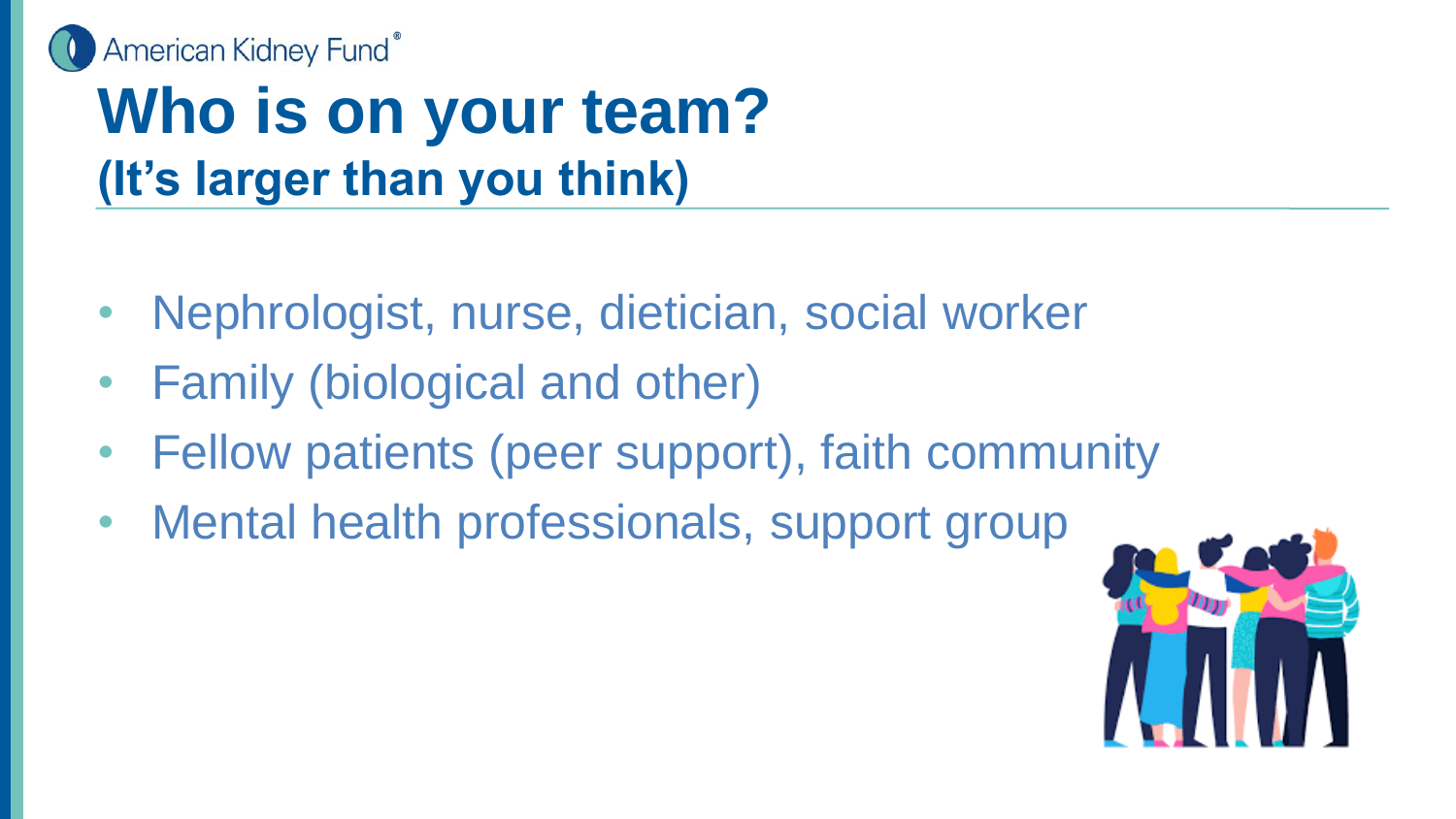

## **Be your own advocate!**

- Prepare for visits
- Write questions down ahead of time
- Bring a support person with you
- Keep a notebook (visit notes, track labs, important contacts)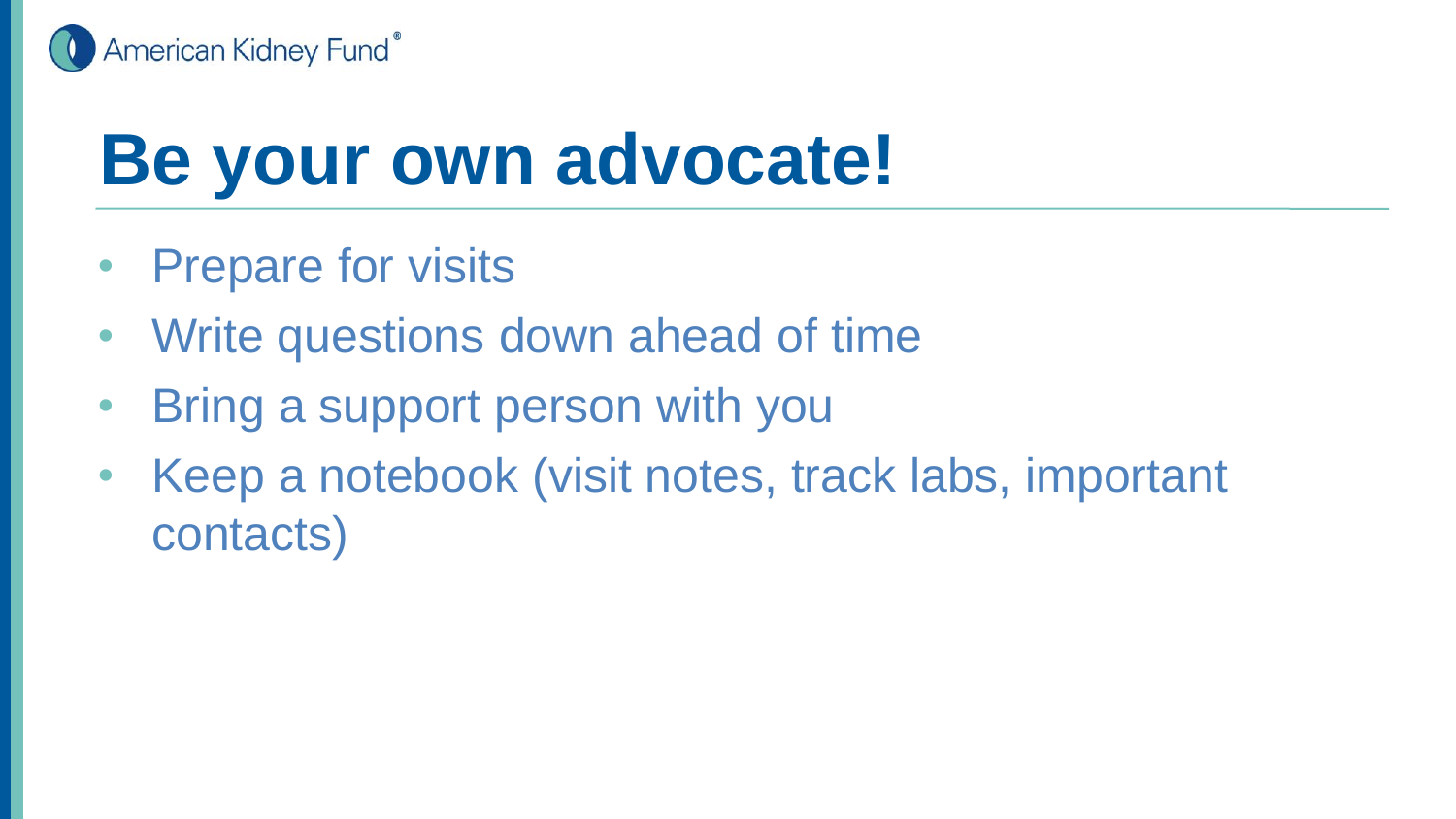

### **Emotional Support (Getting help when you need it)**

- Depression and anxiety symptoms are common with kidney patients; it's NORMAL to be impacted emotionally by your disease
- Physical effects of kidney disease can impact patients emotionally
- Self care what does it look like for you?
- Getting help reaching out to "your team" and ADDING to your team when needed

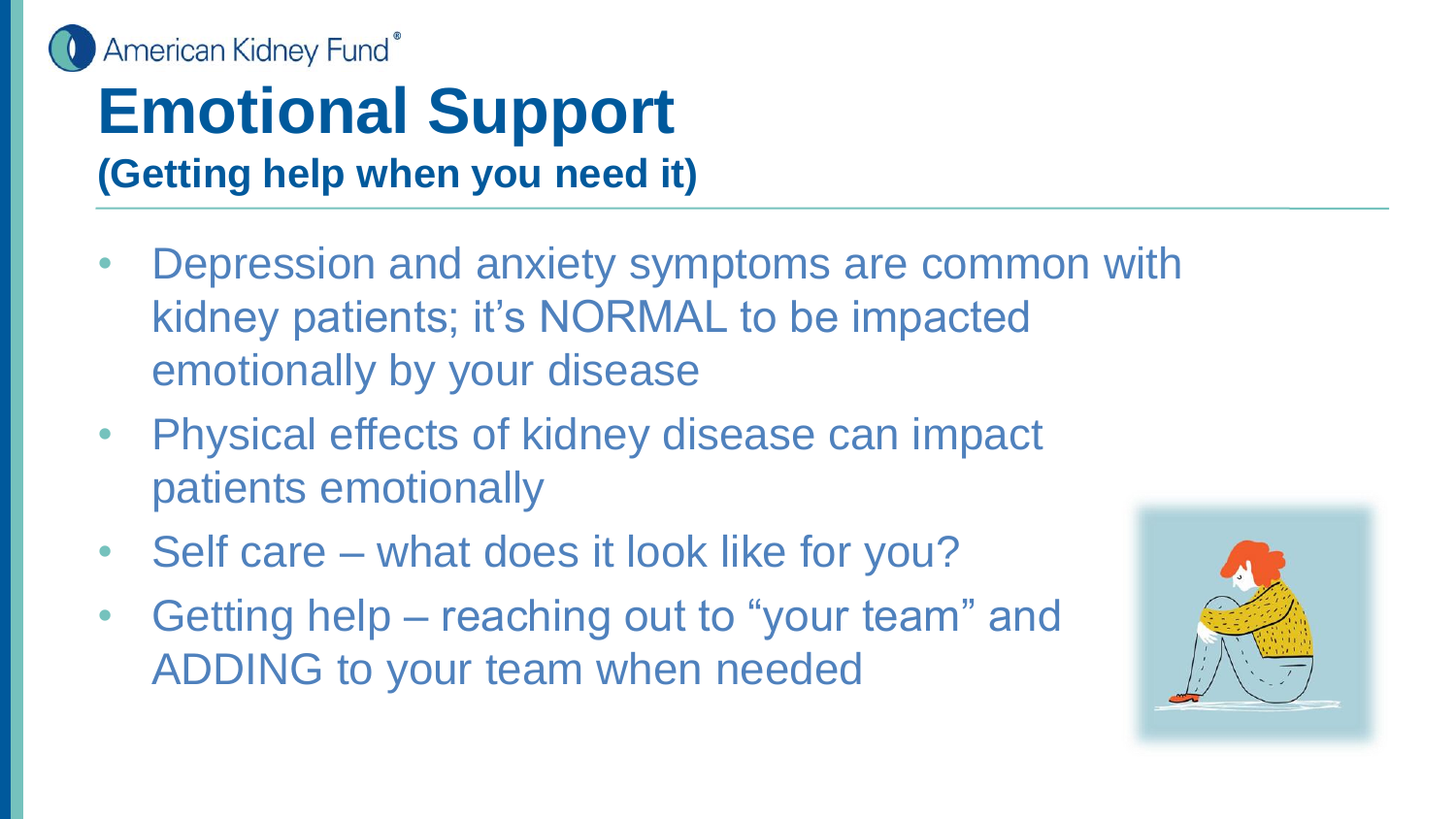

### **Resources**

- RSNhope.org (Renal Support Network)
- kidneyschool.org (Interactive learning modules on range of topics)
- AAKP.org (American Association of Kidney patients)
- Kidneyfund.org (American Kidney Fund)
- Kidney.org (National Kidney Foundation)

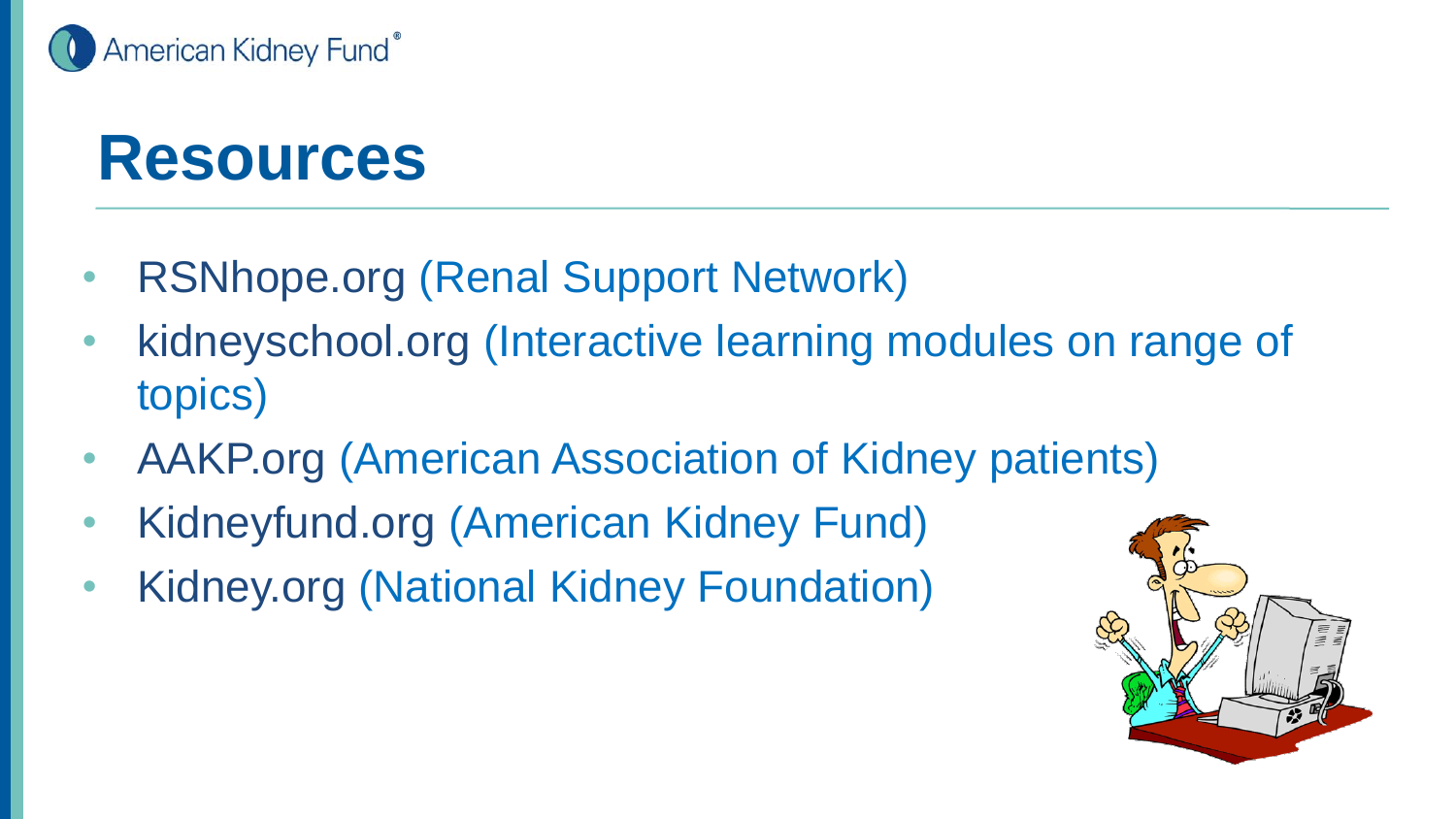

## **LIVE Q & A**